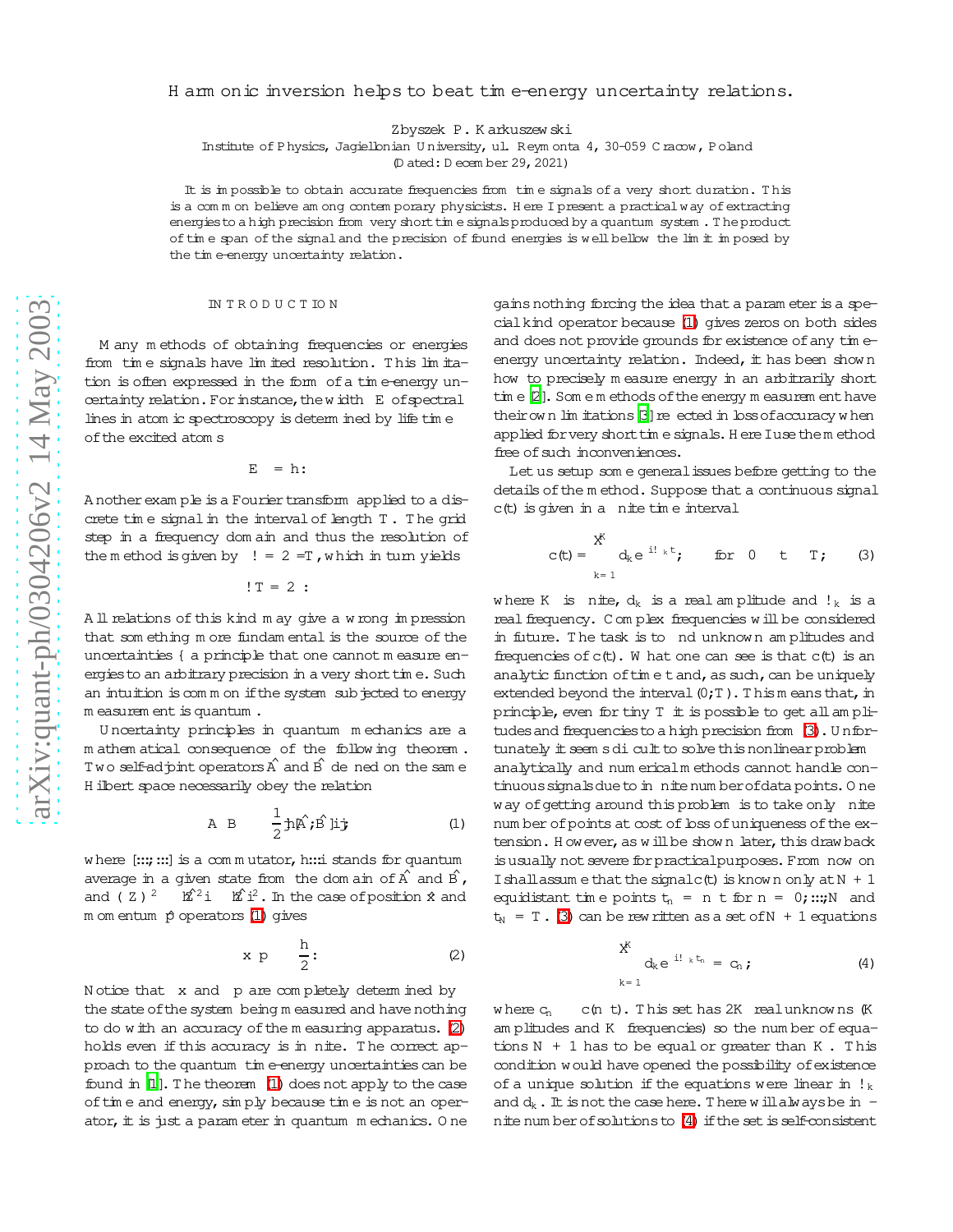and no solutions otherwise. For reasons explained in the next sections it will be required that N K. Notice that discrete Fourier transform method assumes the grid of K equidistant frequencies and solves (4) only for  $d_k$  as a linear set of equations. The more challenging task of solving (4) for am plitudes and frequencies is performed by, so called, ham onic inversion method.

## INTERVALS OF UNIQUE SOLUTIONS

The two functions  $e^{i! n t}$  and  $e^{i! n t}$  have the same values at equidistant time points n t, n =  $0$ ; :::; N if

$$
!\,^0 = \, ! + \frac{2}{n \, t}:
$$

<span id="page-1-0"></span>The integer number 1 has to be chosen in such a way that the fraction  $l=n$  is integer as well. This implies that  $l = m N$  !, where  $m$  is integer and

$$
!^0 = ! + m \frac{2 N !}{t} : \t\t(5)
$$

The time discretization of the signal  $c(t)$ , the transition from  $(3)$  to  $(4)$ , happens at cost of the  $\cos$  of uniqueness of solutions. However, as can be seen from (5) solutions are unique in nite intervals in frequency dom ain. Frequency ! is unique in the interval

$$
!\quad \frac{2 \text{ N N }!}{\text{T}};!\quad +\frac{2 \text{ N N }!}{\text{T}};
$$

which can be m ade large by increasing N and/ordecreasing T. Conversely, if one posses prior know ledge about the range of frequencies in a signal it is straightforward to design a sam pling step t to extract all frequencies in a unique way.

# HARMONIC INVERSION

The key idea behind the ham onic inversion method is to replace the original nonlinear problem  $(4)$  with an eigenvalue problem of an operator, as in (9). The presentation of the method in this section follows that in  $[4]$ .

Lets start with a norm alized quantum state  $j_0$ i. The evolution of this state is generated by unitary evolution operator  $\hat{U}$  (t) and j  $n = \hat{U}^n$  (t) j  $_0$  i. The states j  $_n$  i are so in portant that they were given a name of K rylov states. For every time signal in (4) there exists such an evolution by time to perator  $\hat{U}$  that the signal can be viewed as an autocorrelation function

$$
c_n = h_{0} j_n i: \tag{6}
$$

<span id="page-1-2"></span>K rylov states in (6) can be written in the orthonomal basis of eigenvectors of  $\hat{U}$  de ned by  $\hat{U}$  ju<sub>k</sub> i = u<sub>k</sub> ju<sub>k</sub> i. Namely j  $n$  i =  $\sum_{k=1}^{P} k u_k^n$  ju, i, where k stands for a time independent complex number. (6) in the new form appears as

$$
c_n = \sum_{k=1}^{X^k} j_k \hat{f} u_k^n: \tag{7}
$$

<span id="page-1-3"></span>Comparing (7) and (9) one can see that eigenvalues  $u_k = e^{i! k t}$  and  $j_k \hat{f} = d_k$ . It is enough to nd eigenvalues of  $\hat{U}$  in order to obtain all frequencies !  $_k$  in the sig $nalc_n$ . These frequencies multiplied by h can be viewed as eigenenergies of a hypothetical H am iltonian governing the evolution of a system in the initial state  $j_0$ i. Of course, one can start from the autocorrelation function (6) and nd the eigenenergies of the real system.

<span id="page-1-4"></span>It turns out that the m atrix elem ents of  $\hat{U}$  in the basis of K rylov states can be expressed in term s of c<sub>n</sub> alone, ie. w ithout explicit reference to the states  $j_n$  i

$$
U_{ij} \quad h_i \mathbf{U} \mathbf{j} \mathbf{j} = h_0 \mathbf{U}^{j_i+1} \mathbf{j} \mathbf{0} = c_{j_i+1} \quad (8)
$$

1. The negative indices of c where  $\mathbf{i} \cdot \mathbf{j} = 0$ :::: $N$ in the equation above introduce no complication since  $c_n = c_n$ . To obtain K eigenvalues the dimension N of the matrix  $U$  must be equal or greater than  $K$ . It means that the num ber of complex signal points c<sub>n</sub> required by them ethod exceeds the half of the number of unknowns. The K rylov vectors  $j_n$  i are norm alized but not orthogonal. Thus the eigenequation form atrix U in the K rylov representation (8) takes the form

$$
U j_{lk} i = u_k S j_{lk} i;
$$
 (9)

<span id="page-1-1"></span>where S is a m atrix of scalar products  $S_{ij}$  $h_{i}j_{i}i =$  $C_{i,i}$  with  $i,j = 0; \ldots; N$  $1$ .

The ham onic inversion method consists of two stages. F irst is to solve generalized eigenvalue problem  $(9)$ , where allm atrix elements are expressed in term  $s$  of  $c_n$ , in order to get all frequencies. Second, when all frequencies in (4) are known, it is enough to solve linear set of equations for the am plitudes  $d_k$ . There are some practical di culties in proceeding with the rst stage. For instance, num erical algorithm s fail in nding the eigenvalues  $u_k$  if the signal duration  $T$  is sm all and the num ber of frequencies  $K > 4$ . The second stage is straightforw ard and will be skipped in this work. It will be assumed that all real amplitudes  $d_k$  are equal and the signal is norm alized to unity, i.e.  $c_0 = 1$ .

In the next section we will see that the crucial role in the num erical approach to (9) is played by the sm allest positive eigenvalue of S.

#### PROPERTIES OF MATRIX S

One way of dealing with the generalized eigenvalue problem is to reduce it to the ordinary eigenvalue problem by multiplying both sides of (9) by the inverse of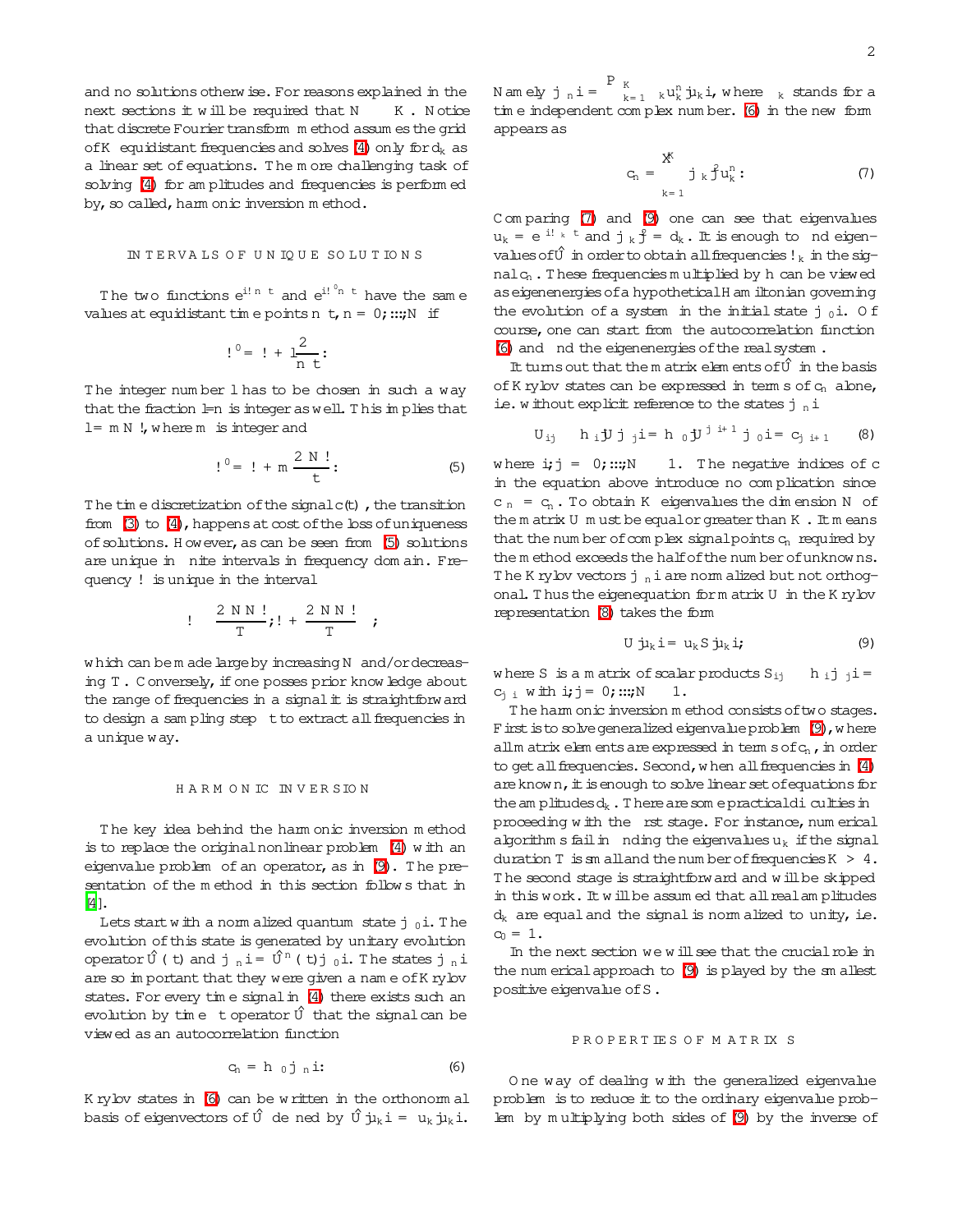the Hem itian Toeplitz matrix S. However, matrix S is singular unless  $N = K$  and the inverse does not exist. Indeed, recall that every vector  $j$   $_n$  i can be decom posed into a superposition of K linearly independent eigenvectors of  $\hat{U}$ . Therefore the rank of the matrix S is K. Additionally, those nonzero eigenvalues are positive because a scalar product h'  $\sharp$  i > 0 for any nonzero state j i in a H ilbert space. Suppose that columns of a N K m atrix G are represented by eigenvectors of m atrix S to the positive eigenvalues. In order to restrict (9) to the range of S we dene U<sup>0</sup> G<sup>y</sup>UG, S<sup>0</sup>  $G<sup>y</sup>SG$  and  $\mu_k^0$ i G<sup>1</sup> $\mu_k$ i. S<sup>0</sup> is diagonal and positive de ned thus the ordinary eigenvalue problem converts to

$$
S0 1 U0 jk0 i = uk jk0 i:
$$
 (10)

<span id="page-2-2"></span>Construction of matrix G is possible only if one can extract all positive eigenvalues of S. This task becomes hopeless if the smallest eigenvalue of S cannot be distinguished from zero due to lim ited accuracy. The exact analytical expression for the sm allest eigenvalue of a Toeplitz m atrices is not known yet. Here is the approxim ate form ula for the m agnitude of the sm allest eigenvalue for the short time span T of the signal

$$
\frac{m \text{ in}}{K \text{ N}} \qquad \left[ a \left( \frac{1}{1}, \dots, \frac{1}{K} \right) \text{ T} \right]^{2(K-1)}: \qquad (11)
$$

<span id="page-2-0"></span>is them agnitude of the greatest (to the absolute value) frequency in the signal. For the derivation of (11) see the directions in the Appendix. The formula is valid only if the shortness condition is fulled, T 1. The expression in square brackets in (11) is sm aller than 1 and the  $_{m \text{ in}}$  decreases exponentially fast with increasing K. For the estimated m agnitude of the function a  $($ !  $_1$ ; ...;  $!$   $_5$  ) see Fig.1.

The eigenvalue  $_{m \text{ in }}$  is additionally corrupted by inaccuracies of the signal. The accuracy analysis is presented in the next section.

From now on it will be assumed that the accurate sig $nalg_n$  is perturbed by noise  $_n$  and the new signal

$$
c_n = c_n + n:
$$

The noise is  $\lim_{n \to \infty} \frac{1}{n}$  and  $\lim_{n \to \infty} \frac{1}{n} \lim_{n \to \infty} \frac{1}{n}$  and  $\lim_{n \to \infty} \frac{1}{n} \lim_{n \to \infty} \frac{1}{n}$ 0. M atrix  $S$ , which is constructed using  $e_n$  inm ax stead of  $c_n$  (see the text under (9)), rem ains H erm itian. It can be shown [5] that the sm allest eigenvalue of S must obey the inequality

$$
\tilde{J}_{m \text{ in}}
$$
  $\tilde{J}$  2N  $max + O(\frac{2}{max})$ :

If  $\tilde{}$ <sub>m in</sub> is to be distinguished from perturbed zero eigenvalues the following lower bound on  $_m$  in arises

$$
m \text{ in } \quad 4N \quad m \text{ ax : } \tag{12}
$$



<span id="page-2-1"></span>FIG. 1: Statistical properties of a  $(!_1; \ldots; !_K)$ . For every K 100 sequences of K frequencies were randomly generated. Each frequency has been uniform by drawn from the interval  $(0.5;1.0)$ . For each sequence a  $(!_1;::;!_K)$  was computed. C incles denote the m ost probable value of a  $(!_1;::;!_K)$  and verticalbars em brace 90% of sequences.

This diagnostic condition combined with (11) provides the lim its of applicability of the ham onic inversion method for short signals.

<span id="page-2-3"></span>Tracking the inaccuracy propagation when solving (10) one arrives at the surprising at rst sight "certainty relation" on perturbed frequencies  $\frac{L}{k}$ 

$$
\mathbf{j}_{\mathbf{k}}^{\mathbf{k}} \qquad \mathbf{l}_{\mathbf{k}} \mathbf{J}^{\mathbf{r}} \qquad \frac{2\mathbf{K} \mathbf{N}^2}{m \text{ in } \mathbf{a}} \qquad \text{and} \qquad (13)
$$

The error concerning frequencies of short signals can be m ade arbitrarily sm all by reducing the noise am plitude! H igher order term s in  $_{max}$  were dropped in (13). For time signals of short duration the presence of  $_{\rm m,in}$  in the denom inator in RHS of (13) is unfavorable. As stated in (11)  $_{\text{m}$  in rapidly goes to zero as K increases. Therefore, to extract m any accurate frequencies from a short signal the very low level of the noise  $_{m \text{ ax}}$  will be required.

In num erical experim ents the noise is caused by nite precision of oating point numbers. As an example, the ham onic inversion method was used on a signal with  $K = 10$  frequencies drawn from an interval  $(0.5;1.0)$ , sam pled at  $N = 14$  points with  $T = 0.01$  and using 85 digits precision i.e.  $_{\text{max}}$  = 10  $^{84}$ . The results are shown in Table I. Notice that the Fourier algorithm applied to this signal would give the grid step in frequency dom ain 200 which is several orders of m agnitude greater than the error in Table I. In the example above  $_{\text{m in}} = 4.07$  $10^{78}$ .

## D ISADVANTAGES OF THE METHOD

H am onic inversion m ethod does pretty well when applied to short time signals provided the level of inaccu-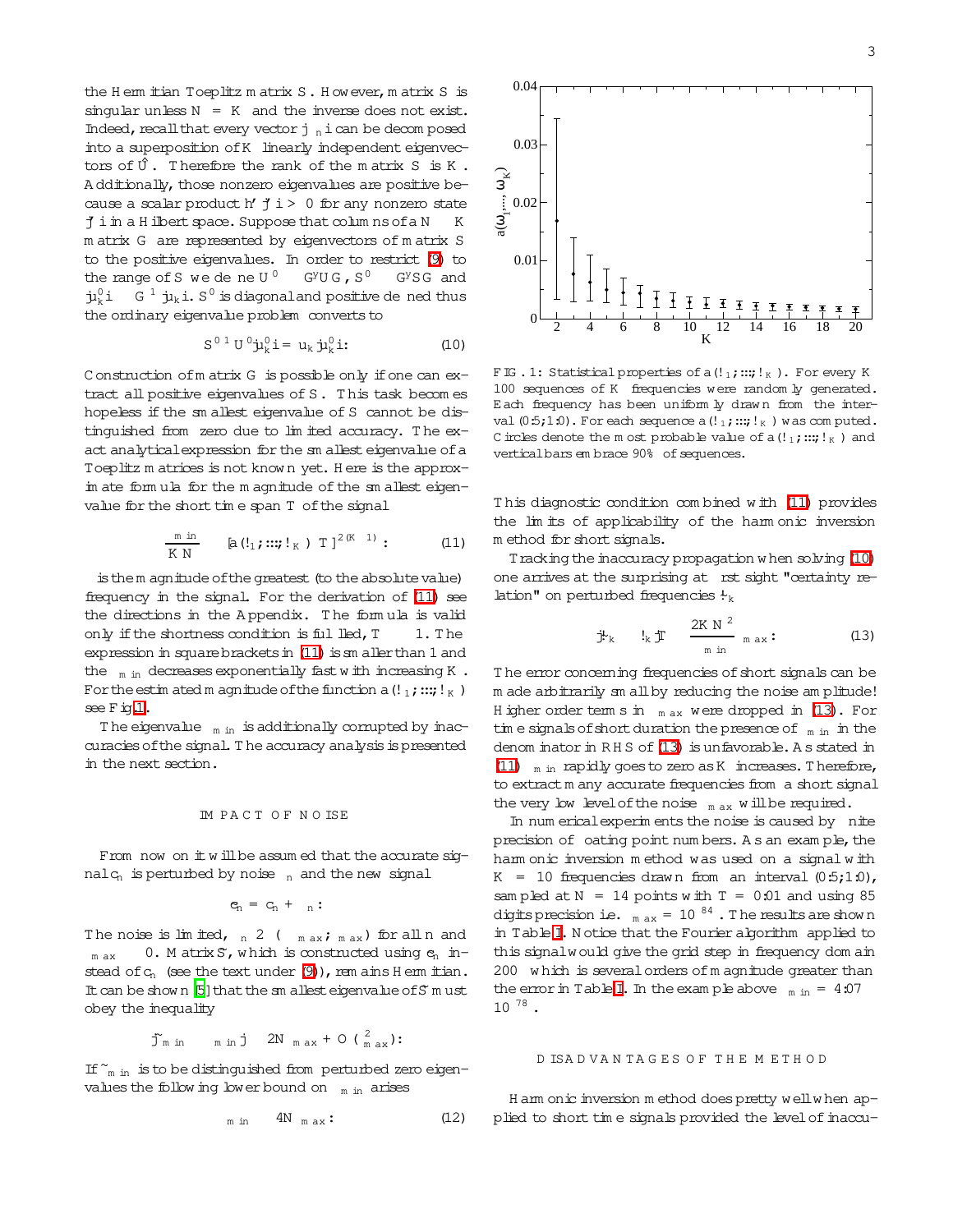<span id="page-3-0"></span>TA B LE I: N um erical exam  $p$  le. A ll am  $p$  litudes  $d_k$  were equal.

| ! k              | $\mathbf{t}_{k}$ | ኍ⊾<br>$!\kappa$ j |
|------------------|------------------|-------------------|
| 0.50415486481506 | 0.50415486481507 | 0.00000000000001  |
| 0.51315149664879 | 0.51315149664880 | 0.00000000000002  |
| 0.66526505816728 | 0.66526505819813 | 0.00000000003085  |
| 0.71068158128764 | 0.71068158894354 | 0.00000000765589  |
| 0.73253390251193 | 0.73253391404702 | 0.00000001153508  |
| 0.75819833122659 | 0.75819832230088 | 0.00000000892572  |
| 0.79694000270683 | 0.79694000183578 | 0.00000000087105  |
| 0.85043252643663 | 0.85043252642270 | 0.00000000001394  |
| 0.88220469909720 | 0.88220469909823 | 0.00000000000103  |
| 0.93358750757761 | 0.93358750757763 | 0.0000000000001   |

racies in the input data is very sm all.

In principle this level can be kept very low in m easurem ent of quantum system s. For instance, the measurem ent of quantum autocorrelation function squared (probability of nding a system in the initial state at dierent tim es of its evolution) can be arbitrarily precise if done sim ultaneously on m any copies of the system. The inaccuracy decreases as an inverse square root of the num ber of the copies. This function involves  $(K \t 1)K = 2$ frequencies rather than K as in [\(6\)](#page-1-2).

In experim ental practice, how ever, inaccuracies are big and the m ethod m ight be useful only for signals w ith sm all num ber of frequencies.

Even ifdesired accuracy is provided another problem m ay show up. T he harm onic inversion m ethod as described here involves diagonalization of N  $N$  m atrix  $S$ and K K m atrix $S^{-1}$   $\mathbb U$  . S m atrix is H erm itian Toeplitz, the m atrix elem ents are constant along diagonals, and  $#$ is enough to store only one row of S. Solving a linear set of equations with Toeplitz m atrix requires / N  $\log_2^2(N)$ operations using superfast algorithm s [\[6\]](#page-4-5). Perhaps diagonalization of Toeplitz m atrices can be also speed up bellow / N  $^3$  operations. The complexity of the second diagonalization is / K  $^3$  operations but here no eigenvectors need to be com puted. R em em ber that all these operations has to be done w ith high precision and are, therefore, relatively slow.

The diagonalization related di culties has been overcom e for long signals  $[4, 7, 8]$  $[4, 7, 8]$  $[4, 7, 8]$  $[4, 7, 8]$ . For such problem s the frequency dom ain wase ectively divided into sm aller intervals containing fewer frequencies and the harm onic inversion, know n there as lterdiagonalization, was applied to one intervalat the tim e. Splitting the frequency dom ain introduces however its ow n inaccuracies into the com puted frequencies of the signal and lter diagonalization m ethods are said to obey their ow n tim e-frequency uncertainty relations. The total duration of the signal is  $\lim$  ited from bellow by local density of frequencies [\[4](#page-4-3)] or by m inim aland average frequency distance [\[7\]](#page-4-6). It is not clear yet w hether these restrictions can be invalidated by

im proved precision of calculations.

#### SU M M A R Y

In this work I presented the application of the harm onic inversion m ethod to short tim e signals. I have dem onstrated that the m ethod has no fundam ental  $\lim$  itations regarding the length of the signals. It works for arbitrarily short signals if su cient accuracy of the input data is provided. In particular, it has been show n that it is possible to extract energies from the short autocorrelation function generated by a quantum system . The m ethod can be also applied to short autocorrelation functions squared w hich have a clear experim ental interpretation. Its m easurem ent can be, in principle, carried out in arbitrarily short interval of time and still all energiesinvolved in itsevolution can beextracted to a desired accuracy.

#### A C K N O W LE D G M E N T S

I am grateful to Jacek D ziarm aga, K rzysztof Sacha, Jakub Zakrzew skiand G eorge Zweig for m any stim ulating discussions. W ork supported by K BN grant 5 P03B 088 21.

## A P P E N D IX : E ST IM A T E O F m in

The direct calculation of  $_{m \text{ in }}$  is hard. W hat can be done w ithout m uch eort is the prediction of the general form of the expression for this quantity. T he rst step is the observation that since each m atrix elem ent of S is a sum of K exponents as in [\(4\)](#page-0-3) then S can be written as a sum of K m atrices  $S = S_1 +$  $S_2$  + ::: +  $S_K$ , where each m atrix  $S_k$  depends only on one frequency  $!_k$ . M atrix  $S_k$  is H erm itian and has only one nonzero eigenvalue N and corresponding eigenvector  $\mathbf{\dot{p}}_k$ i = [l;e<sup>i!k t</sup>;e<sup>i!k2 t</sup>;:::;e<sup>i!k (N 1) t</sup>  $\models$  N. Eigenvectors  $\dot{B}_k$  i form a nonorthogonal basis. Lets construct a K N m atrix R by ling its row s with vectors  $\dot{\mathbf{g}}_i$ . E igenvalues of  $RR<sup>y</sup>$  m ultiplied by N give the all nonzero eigenvalues of S. The characteristic equation for eigenvalues of  $R R$ <sup>y</sup>

$$
a_K
$$
 ( $\exists N$ )<sup>K</sup> + ::+  $a_1$  ( $\exists N$ ) + det( $\{R\}R$ )<sup>Y</sup>) = 0

can be expanded at  $= 0$  to the rst order to give an estim ate for the sm allest eigenvalue

$$
\frac{\min}{NK} \qquad \frac{\det(R R^{\gamma} = K)}{a_1}:
$$

The m atrix  $RR<sup>y</sup>$  above is conveniently divided by K to norm alize its trace to unity. For  $N = K$  m atrix R becom es square and  $det(R) / (T)^{K (K - 1) = 2}$  for T 1.